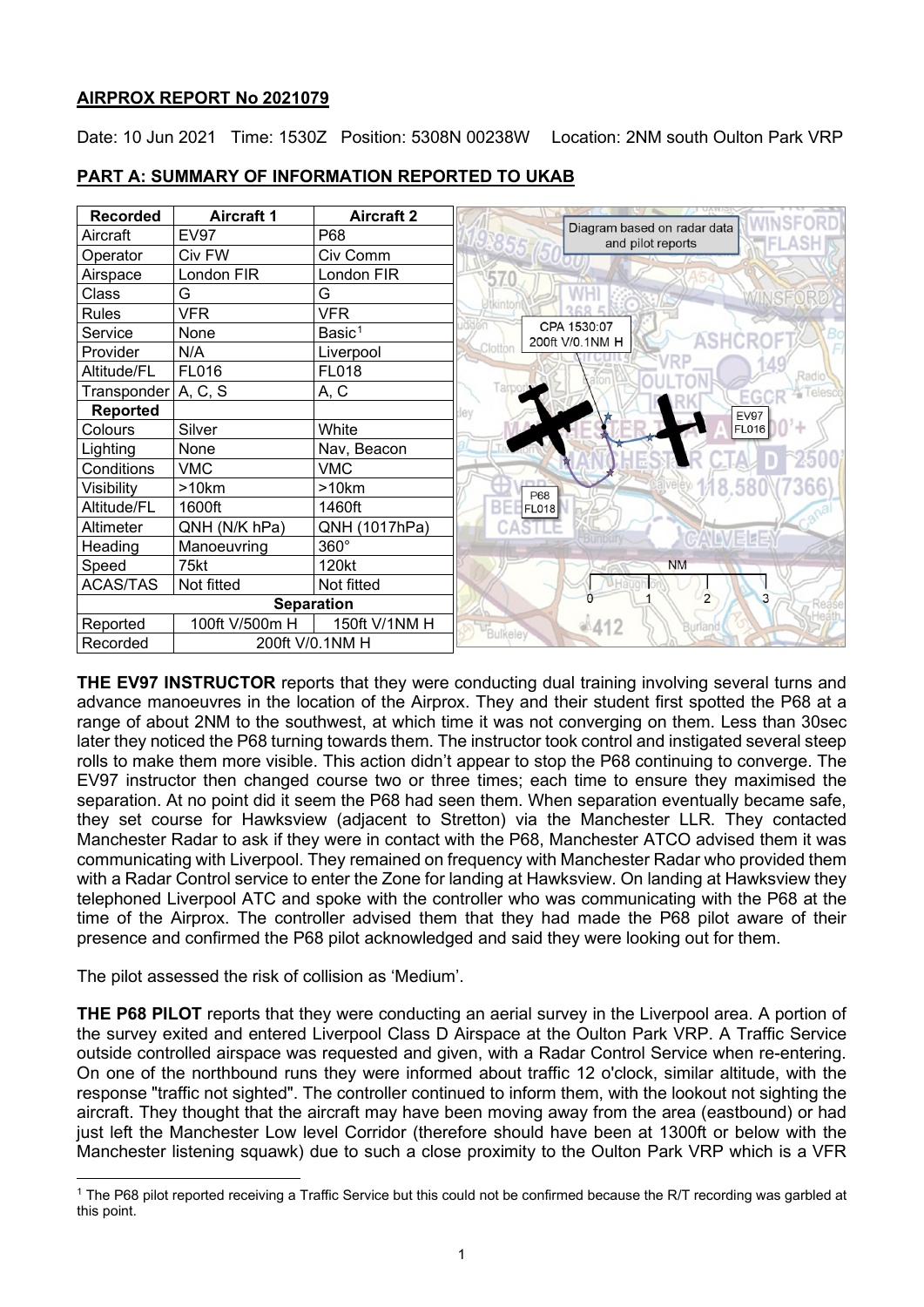entry and exit lane to Liverpool's controlled airspace. They also had in mind that they were just about to enter controlled airspace and the other aircraft should be remaining outside as they were not receiving a service from Liverpool ATC. They were just about to make a left turn off the survey line, as the aircraft was seen in about the one o'clock position, below, in a left turn away from them, therefore they maintained heading and altitude. They were informed that the other aircraft had been in touch with Manchester ATC and that an Airprox was going to be filed. They responded to say that they would do the same but were as confused as the controller as to what the aircraft was doing in not receiving a service from them in such a condensed part of Class G and so close to Class D airspace.

The pilot assessed the risk of collision as 'Medium'.

**THE MANCHESTER CONTROLLER** reports that the EV97 pilot had not contacted Manchester prior to the Airprox. The EV97 pilot freecalled Manchester after the Airprox to enquire if Manchester was working a light twin, the controller informed them they were not. The controller could see, on their radar, the P68 with a Liverpool squawk. The EV97 pilot informed the controller that they had waggled their wings to alert the other aircraft of their position. The Manchester controller contacted the Liverpool controller and advised them of the incident, the Liverpool controller informed them that the P68 was on a survey and they had passed Traffic Information on the conflicting traffic. The P68 had turned and was tracking back towards the EV97, the Manchester controller advised the EV97 pilot to contact Liverpool for Traffic Information, the pilot declined because they were tracking via the low-level route.

**THE LIVERPOOL CONTROLLER** reports that the P68 pilot was receiving a Basic Service outside Controlled Airspace, just south of Oulton Park. They observed a 7000 squawk in very close proximity to them and therefore passed Traffic Information on the unknown aircraft. A short while later, they received a call from Manchester ATC saying that the [EV97 C/S] was filing an Airprox on the [P68 C/S] when they were both south of Oulton Park. This information was passed on to the [P68 C/S] pilot.

### **Factual Background**

The weather at Liverpool was recorded as follows:

METAR EGGP 101520Z 22011KT 9999 FEW035 BKN045 25/18 Q1017

### **Analysis and Investigation**

### **CAA ATSI**

The EV97 pilot was conducting a dual training exercise, involving several turns and advance manoeuvres in the location where the Airprox occurred. The pilot was not in receipt of an ATC Service at the time of the event.

The P68 pilot was conducting an aerial survey flight in the Liverpool area, with lookout being provided by a crew member in the right-hand seat. The detail involved lines being flown that took the aircraft in and out of Liverpool Class D Airspace and the adjacent Class G Airspace, to the south of Liverpool. The pilot had completed several lines prior to the Airprox occurring. The pilot was in receipt of a Basic Service from Liverpool Radar at the time of the event.

The ATSI Investigator had access to reports from, the pilots of both aircraft, the Liverpool Radar controller, and the Manchester Radar controller. The Liverpool RTF recordings and the Area Radar recordings were reviewed for the period leading up to the Airprox. Screenshots in this report have been taken from the Area Radar and are not necessarily indicative of what the Liverpool controller was viewing on their Radar Display, at the time of the event. The levels displayed in the screenshots are flight levels, the QNH entered into the Area Radar display was 1020HpA (1020-1013 = 7HpA x 27ft = 189ft difference).

The Liverpool Radar controller was dealing with inbounds, outbounds and transit aircraft. The RTF loading in the lead up to the Airprox was high. In the interests of brevity, only the RTF relevant to the P68 and the EV97 have been included in this report.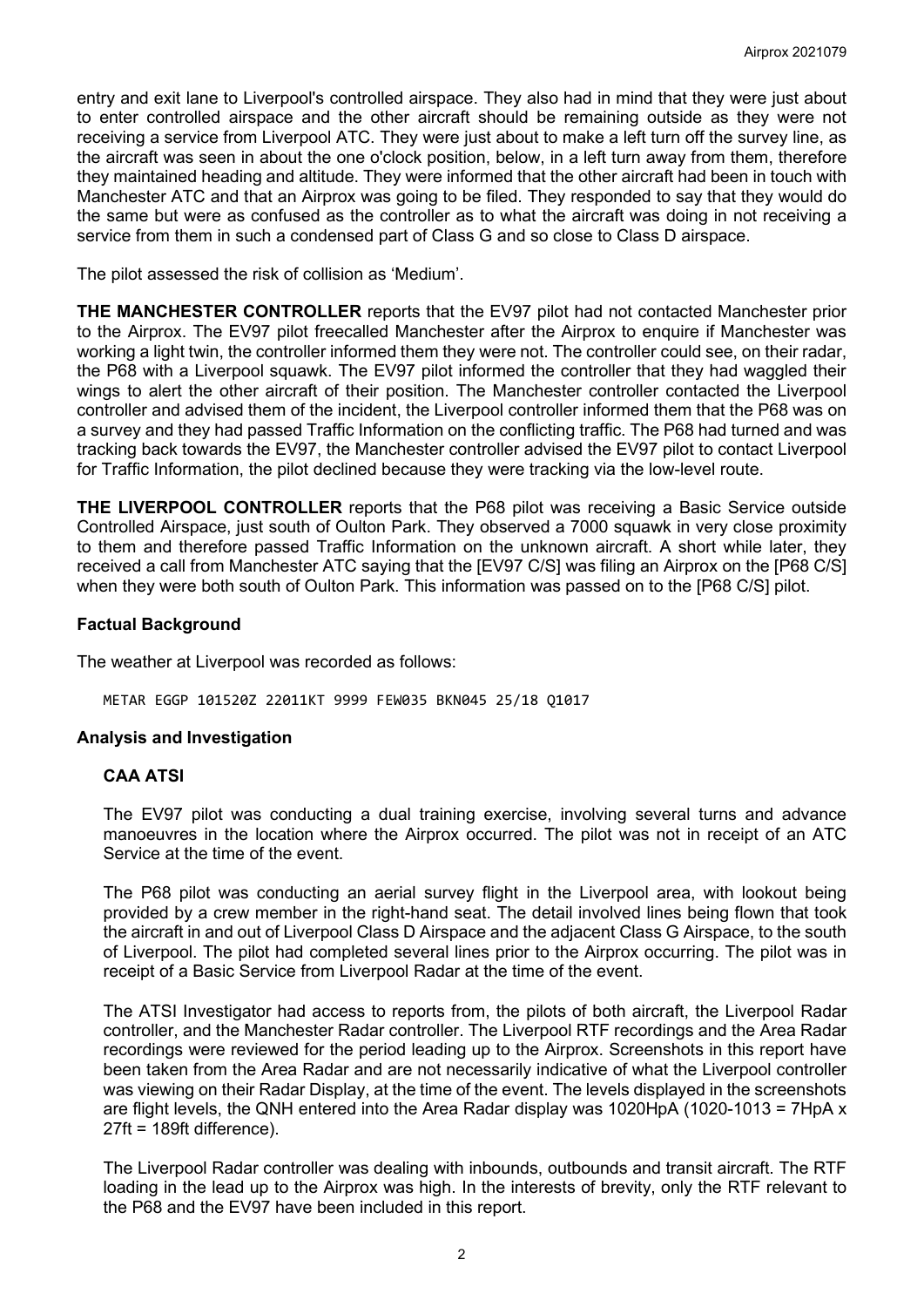Between 15:23.10 and 15:25.00 the P68 pilot advised the controller that their westbound line was now complete and that they were going to be commencing a northwest–southeast line, which would be exiting and re-entering controlled airspace, the pilot then made a request which was unintelligible on the RTF recording [UKAB note: The P68 pilot stated in a telephone call to the UKAB Inspector that this was their request for a Traffic Service, which was agreed by the Liverpool controller]. The controller responded by passing Traffic Information to the pilot, on traffic unrelated to the Airprox. The first part of the response from the pilot was broken and unintelligible and then the pilot advised that were re-entering controlled airspace on their northwest bound run. The controller asked the pilot if part of their track would take the aircraft into the low-level corridor. The pilot responded with *"negative"* and apologised for inadvertently encroaching on the corridor during a previous run. The controller asked the pilot what the most easterly point of their new line would be. The pilot responded with *"negative"* and that this would be west to east, with the lines quite tight, and that there would only be 5 of them. The controller asked the pilot to confirm that this would be in their current vicinity, and the pilot confirmed that this was correct, and that they were just approaching their first run now. The controlled advised the pilot that they could commence their run, and the pilot acknowledged (Figure 1).



Figure 1 - 15:25.00

At 15:25.00 the P68 pilot advised the controller that they were re-entering controlled airspace on their northwest bound run. The aircraft was observed to continue tracking south until 15:29.10, when the pilot requested a clearance to re-enter Liverpool Controlled Airspace. The pilot subsequently entered a left-hand orbit.

At 15:29.10 the P68 pilot requested entry back into controlled airspace, on a northwest to southeast track. The controller responded that the pilot was cleared to enter Liverpool controlled airspace and advised the pilot that they did not need to obtain a clearance to enter each time, and that the clearance was not above altitude 2000ft VFR. The pilot responded, *"cleared to enter controlled airspace, free run, not above altitude 2000ft VFR".* The controller advised the pilot that it would be a Basic Service outside of controlled airspace as there was quite a bit of traffic around today (Figure 2).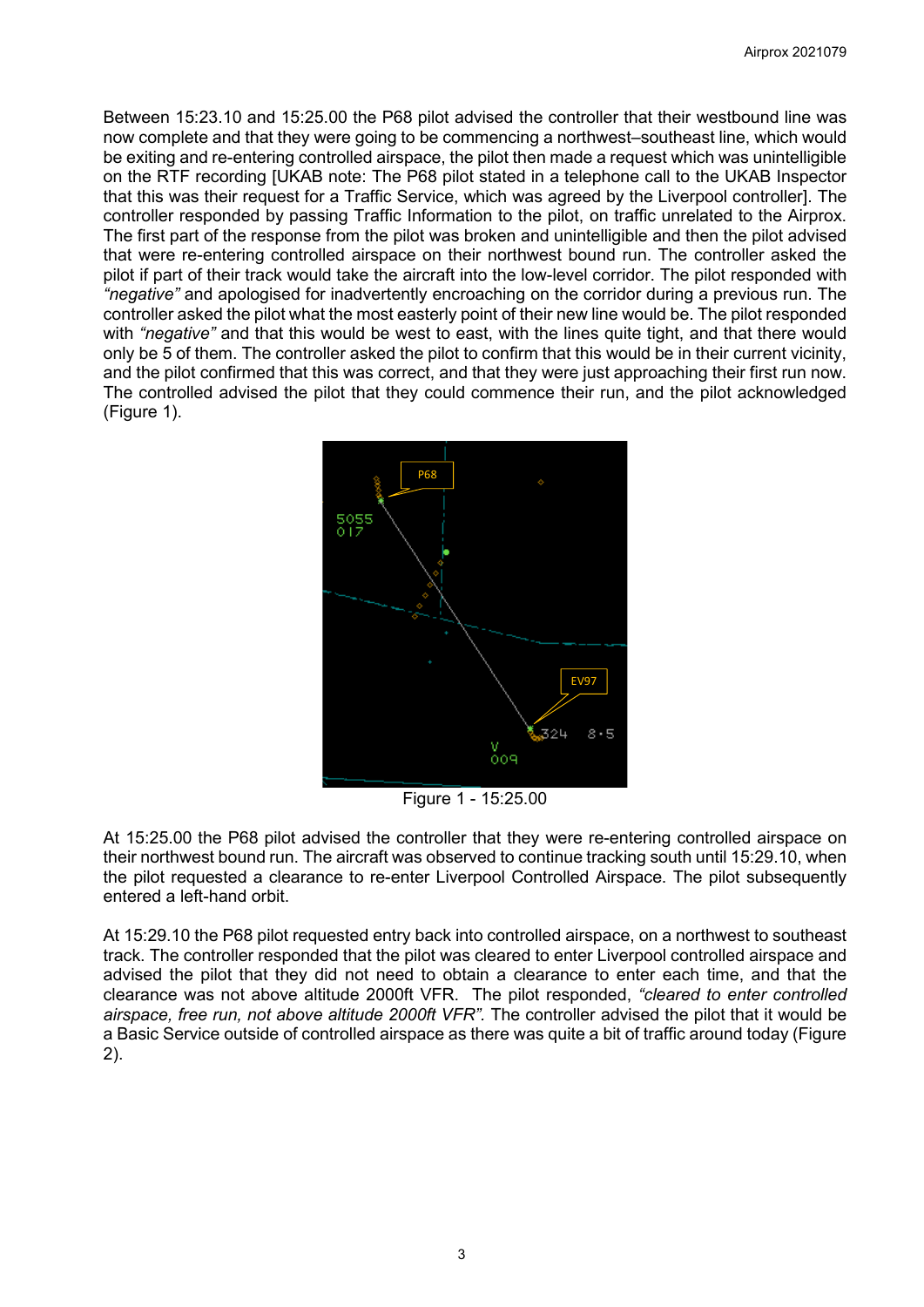

Figure 2 - 15:29.10

At 15:29.40 the controller passed Traffic Information *"traffic north of you by half a mile indicating 1700ft"*. The pilot responded, *"traffic in sight."* The controller responded, *"Basic Service, Basic Service."* The pilot acknowledged the Basic Service (Figure 3).



Figure 3 - 15:29.40

At 15:30.07 CPA occurred, the aircraft were separated by 0.1NM laterally and 200ft vertically (Figure 4).



Figure 4 – CPA: 15:30.07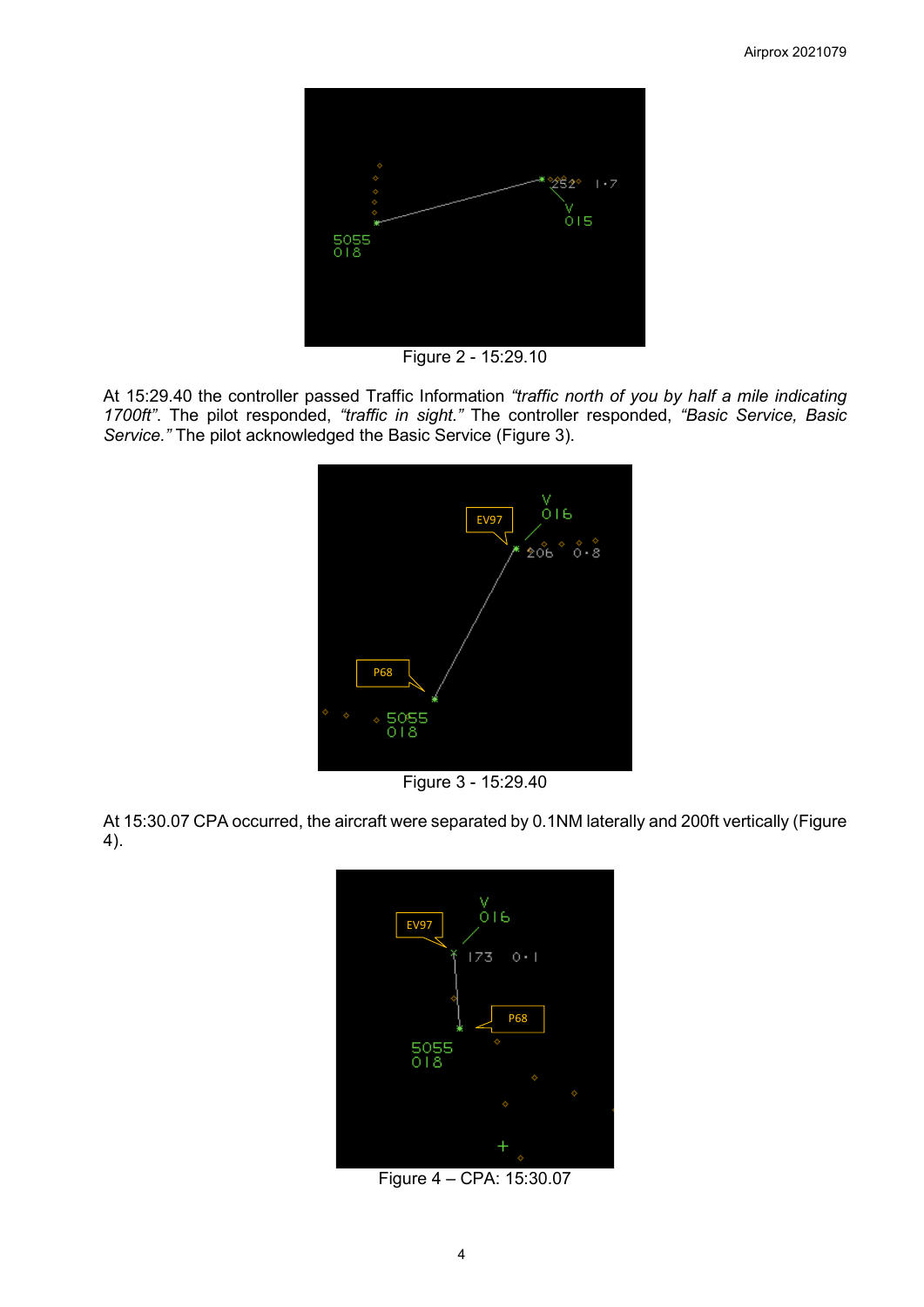At 15:31.00 the P68 pilot advised the controller that they had just turned away from the traffic and that they were not sure what the aircraft was doing. The controller advised that the aircraft seemed to be general handling in that area and explained that the aircraft was not on the Liverpool Radar frequency. The P68 pilot acknowledged and said that they couldn't understand why the pilot wouldn't be on the Liverpool frequency.

At 15:32.40 the EV97 pilot freecalled the Manchester Radar controller, advised them that they had been carrying out some manoeuvres just south of the Manchester corridor, and had just had an Airprox with a light twin. The pilot asked the controller if they had been working the traffic. After ascertaining some further details of the location, the controller advised the pilot of the callsign of the P68, and that the aircraft appeared to be working Liverpool Radar. The pilot said that they would call Liverpool Radar when they were on the ground at their destination. The controller said that they would let the Liverpool Radar controller know to expect the call.

At 15:37.10 the Manchester Radar controller called the Liverpool Radar controller and explained that the EV97 pilot had just freecalled on the Manchester Radar frequency to report an Airprox, with what they believed to be the P68, and asked the Liverpool controller if they were working the P68. The Liverpool controller confirmed that they were providing the P68 with a Basic Service outside controlled airspace. The two controllers discussed why the EV97 pilot had chosen to call Manchester Radar after the event, and not request a service from Liverpool Radar prior to the event. The Manchester controller advised the Liverpool controller to expect a call from the pilot after landing.

At 15:39.00 the Liverpool controller advised the P68 pilot that the EV97 pilot would be filing an Airprox report. The P68 pilot responded that they would also file a report and asked the controller if they knew the registration of the aircraft. The controller confirmed that they did not know the registration.

The Airprox occurred in Class G airspace to the south of Liverpool controlled airspace.

The EV97 pilot was not in receipt of an ATC service and as such the controller was unaware of the intentions of the pilot.

The P68 pilot was in receipt of a Basic Service from the Liverpool Radar controller.

In accordance with the terms of a Basic Service, the controller recognised that a hazard existed, and passed accurate Traffic Information to the P68 pilot, enabling the pilot to gain sight of the EV97. The controller was denied the opportunity to pass Traffic Information to the EV97 pilot on the P68, due to the pilot not being in receipt of a service from Liverpool ATC.

Liverpool ATC are reminded of their obligations under Regulation (EU) 376/2014 as retained (and amended in UK domestic law) under the European Union (Withdrawal) Act 2018, Article 4, paragraphs 6(d) and 7, to submit a mandatory occurrence report, within 72 hours of when they are first made aware of an occurrence, and to conduct an analysis of the occurrence, in order to identify any safety hazards, followed by submission of follow up reports, in accordance with the 30 day and 3 month timescales contained in Article 11 of the regulation.

# **UKAB Secretariat**

The EV97 and P68 pilots shared an equal responsibility for collision avoidance and not to operate in such proximity to other aircraft as to create a collision hazard.<sup>[2](#page-4-0)</sup> If the incident geometry is considered as converging then the P68 pilot was required to give way to the EV97. $^{\rm 3}$  $^{\rm 3}$  $^{\rm 3}$ 

<span id="page-4-1"></span><span id="page-4-0"></span><sup>&</sup>lt;sup>2</sup> (UK) SERA.3205 Proximity.<br><sup>3</sup> (UK) SERA.3210 Right-of-way (c)(2) Converging.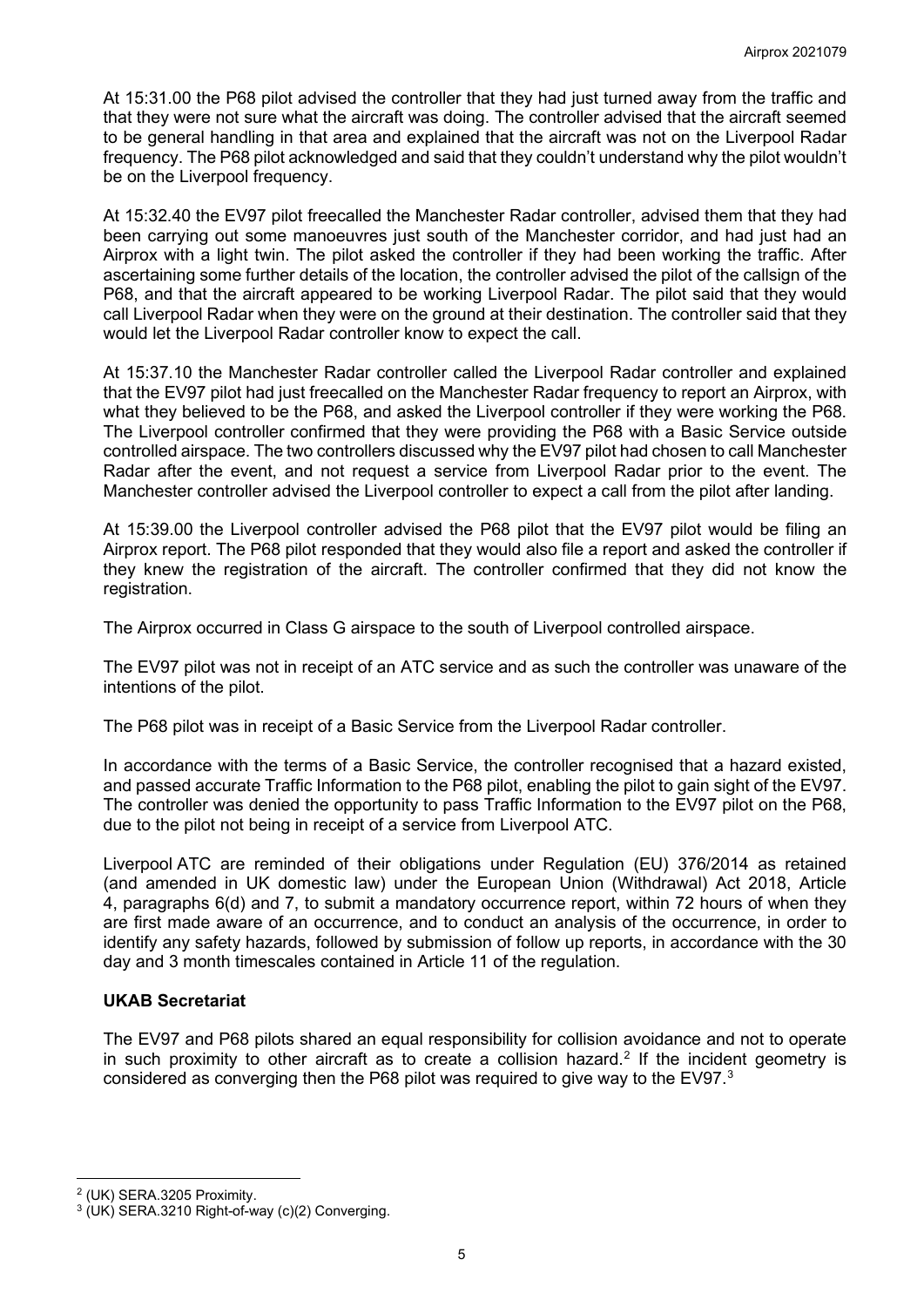## **Summary**

An Airprox was reported when an EV97 and a P68 flew into proximity 2NM south of Oulton Park VRP at 1030Z on Thursday 10<sup>th</sup> June 2021. Both pilots were operating under VFR in VMC, the EV97 pilot not in receipt of a service and the P68 pilot in receipt of a Basic Service from Liverpool.

## **PART B: SUMMARY OF THE BOARD'S DISCUSSIONS**

Information available consisted of reports from both pilots, radar photographs/video recordings and reports from the appropriate operating authorities. Relevant contributory factors mentioned during the Board's discussions are highlighted within the text in bold, with the numbers referring to the Contributory Factors table displayed in Part C.

The Board first considered the actions of the Liverpool controller; they were providing a Basic Service to the P68 pilot and were, therefore, not required to monitor the flight. Despite this, they did actually identify the emerging confliction and were proactive in passing Traffic Information to the P68 pilot. This was particularly commendable as it was a busy period.

Considering the actions of the EV97 pilot; the Board agreed that the EV97 pilot would have been better served by communicating with an air traffic agency (**CF2**). This could have provided the EV97 pilot with a greater level of situational awareness, either through Traffic Information or hearing other aircraft pilot's radio transmissions. Equally, communication on the radio adds to the situational awareness of others on the same frequency. As a result and because they had chosen not to communicate with anybody at all, the EV97 pilot had no situational awareness of the P68 (**CF3**). Also, members wondered why the EV97 pilot had not acted sooner to increase the separation between the aircraft as they had reported seeing the P68 at 2NM and could have easily adjusted their track and avoided the situation altogether. Board members wondered if the EV97 pilot may have thought that the other aircraft was visual with them, and they wished to re-emphasize that just because you have seen another aircraft it does not mean that they have seen you.

The Board then looked at the actions of the P68 pilot who had been carrying out a survey task; these flights can result in reduced lookout by the pilot conducting the task whilst maintaining a steady track. However, in this case an observer was assisting the pilot with lookout and the Board commended the crew for this. When the P68 pilot turned onto a northerly track the EV97 was on their right and normally they should have given way to the EV97 (**CF1**) but, it was acknowledged that they were not visual at this point. The Liverpool controller passed Traffic Information to the P68 pilot and, at 0.5NM (**CF4**), the pilot replied that they were visual, however this was actually after the EV97 pilot had initiated their turn away. Unfortunately the Traffic Information received was incomplete, leaving the P68 pilot with limited situational awareness, with this being the case they opted to maintain track to try to acquire the EV97 visually before committing to a course of action in case their turn took them towards the conflicting aircraft's path. The P68 pilot then reported turning away from the EV97 but this was after CPA as the EV 97 pilot had already taken action. Some Board members wondered why survey aircraft often seemed to carry out tasks during known busy periods, although it was acknowledged that some tasks require suitable, clear conditions and daylight.

Both aircraft were transponding however, neither aircraft was fitted with an electronic warning system which could have alerted the pilots to the presence of the other aircraft and cued a lookout allowing earlier (or easier) visual acquisition. This would have been especially beneficial for the P68 pilot and could have further augmented their situational awareness whilst carrying out their task.

Finally, the Board considered the risk involved in this Airprox. The EV97 pilot had seen the P68 at 2NM and the P68 pilot had received Traffic Information on the EV97 and reported visual, albeit late. As such, the Board determined that there was no risk of collision but they considered that safety had been degraded and consequently, the Board assigned a Risk Category C to this Airprox.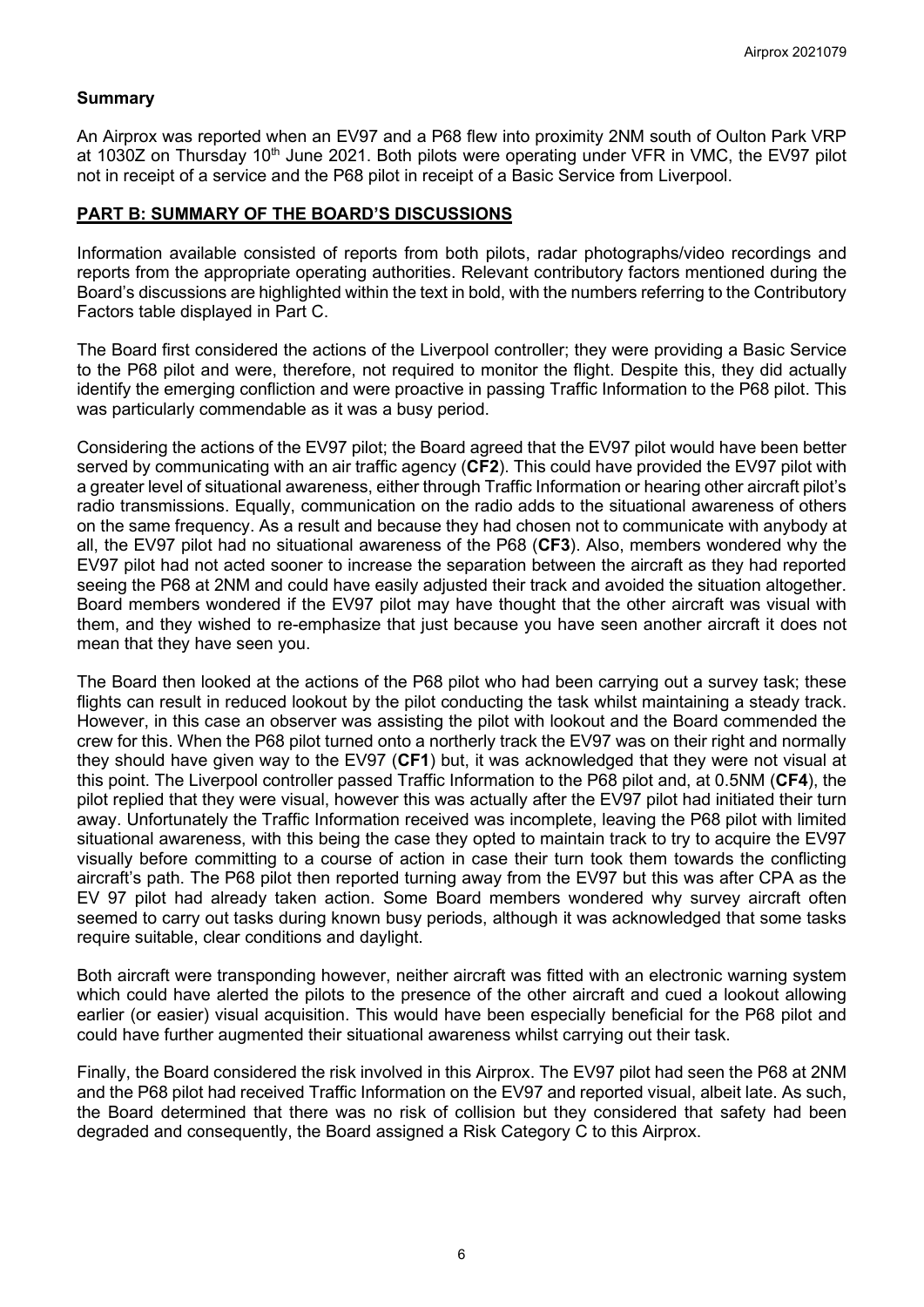# **PART C: ASSESSMENT OF CONTRIBUTORY FACTORS AND RISK**

## Contributory Factors:

|                | 2021079                                             |                                                                |                                                                                                      |                                                                                              |  |  |  |
|----------------|-----------------------------------------------------|----------------------------------------------------------------|------------------------------------------------------------------------------------------------------|----------------------------------------------------------------------------------------------|--|--|--|
| CF.            | <b>Factor</b>                                       | <b>Description</b>                                             | <b>ECCAIRS Amplification</b>                                                                         | <b>UKAB Amplification</b>                                                                    |  |  |  |
|                | <b>Flight Elements</b>                              |                                                                |                                                                                                      |                                                                                              |  |  |  |
|                | • Regulations, Processes, Procedures and Compliance |                                                                |                                                                                                      |                                                                                              |  |  |  |
|                | Human<br>Factors                                    | • Use of policy/Procedures                                     | Events involving the use of the relevant<br>policy or procedures by flight crew                      | Regulations and/or procedures not<br>complied with                                           |  |  |  |
|                |                                                     | • Tactical Planning and Execution                              |                                                                                                      |                                                                                              |  |  |  |
| $\overline{2}$ | Human<br>Factors                                    | • Communications by Flight<br>Crew with ANS                    | An event related to the communications<br>between the flight crew and the air<br>navigation service. | Pilot did not request appropriate<br>ATS service or communicate with<br>appropriate provider |  |  |  |
|                |                                                     | • Situational Awareness of the Conflicting Aircraft and Action |                                                                                                      |                                                                                              |  |  |  |
| 3              | Contextual                                          | • Situational Awareness and<br><b>Sensory Events</b>           | Events involving a flight crew's awareness<br>and perception of situations                           | Pilot had no, late or only generic,<br><b>Situational Awareness</b>                          |  |  |  |
|                | • See and Avoid                                     |                                                                |                                                                                                      |                                                                                              |  |  |  |
| 4              | Human<br>Factors                                    | • Identification/Recognition                                   | Events involving flight crew not fully<br>identifying or recognising the reality of a<br>situation   | Late sighting by one or both pilots                                                          |  |  |  |

## Degree of Risk: C.

### Safety Barrier Assessment<sup>[4](#page-6-0)</sup>

In assessing the effectiveness of the safety barriers associated with this incident, the Board concluded that the key factors had been that:

## **Flight Elements:**

**Regulations, Processes, Procedures and Compliance** were assessed as **partially effective** because the P68 pilot did not give way to the EV97 because they were not visual until after CPA.

**Tactical Planning and Execution** was assessed as **partially effective** because the P68 pilot did not adapt their plan when they received Traffic Information about the EV97, and the EV97 pilot was not communicating with a suitable ATS.

**Situational Awareness of the Conflicting Aircraft and Action** were assessed as **ineffective** because the EV97 pilot did not have any situational awareness, and the P68 pilot did not have full situational awareness on the EV97.

**See and Avoid** were assessed as **partially effective** because the P68 pilot saw the EV97 late.

<span id="page-6-0"></span><sup>&</sup>lt;sup>4</sup> The UK Airprox Board scheme for assessing the Availability, Functionality and Effectiveness of safety barriers can be found on the [UKAB Website.](http://www.airproxboard.org.uk/Learn-more/Airprox-Barrier-Assessment/)